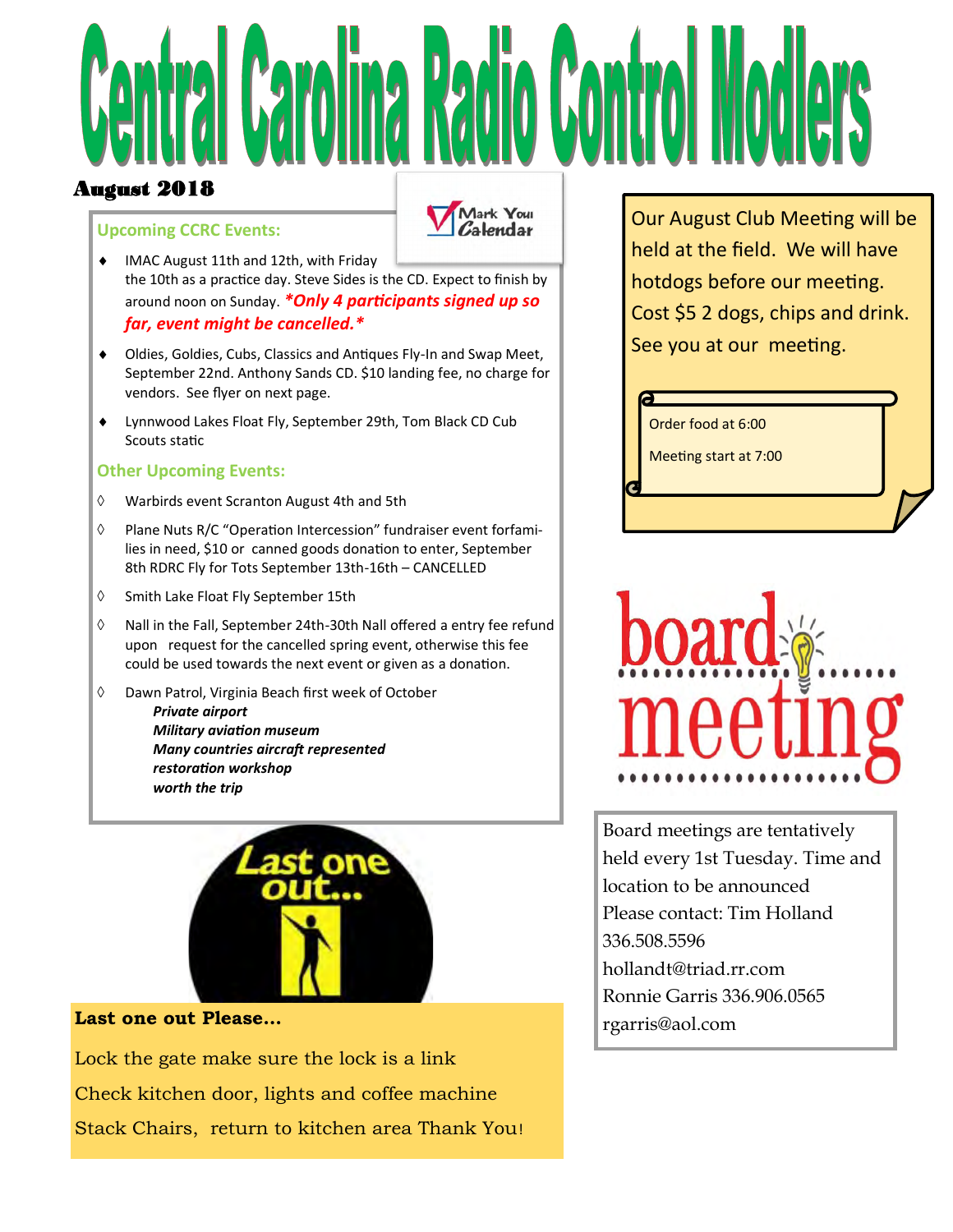

# **CENTRAL CAROLINA R/C MODELERS**

## **OLDIE GOLDIES FUN FLY**

**CUBS, CLASSICS AND ANTIQUES** 

### SATURDAY, SEPTEMBER 22, 2018

 $9:00am - 2:00pm$ Come out for a relaxing day of flying and bargain hunting!

\$10.00 Landing Fee No Vendor Fee (Bring your own table)

All types of aircraft are welcome except turbine

Pilot Registration and Swap Meet setup begins at 8:00am



Pilots meeting at 9:00am

Lunch will be available for a small fee

Primitive Camping available (Please call for camping site)

Facilities on site

For more information and campsite contact:

Anthony Sands 336-963-2198 hotwheelz1966@hotmail.com

David Johnson 336-736-7640

SPECTATORS ALWAYS WELCOME!

Club Field: 6256 Davis Country Rd. Randleman, NC

This is an AMA Sanctioned Event www.ccrcm.com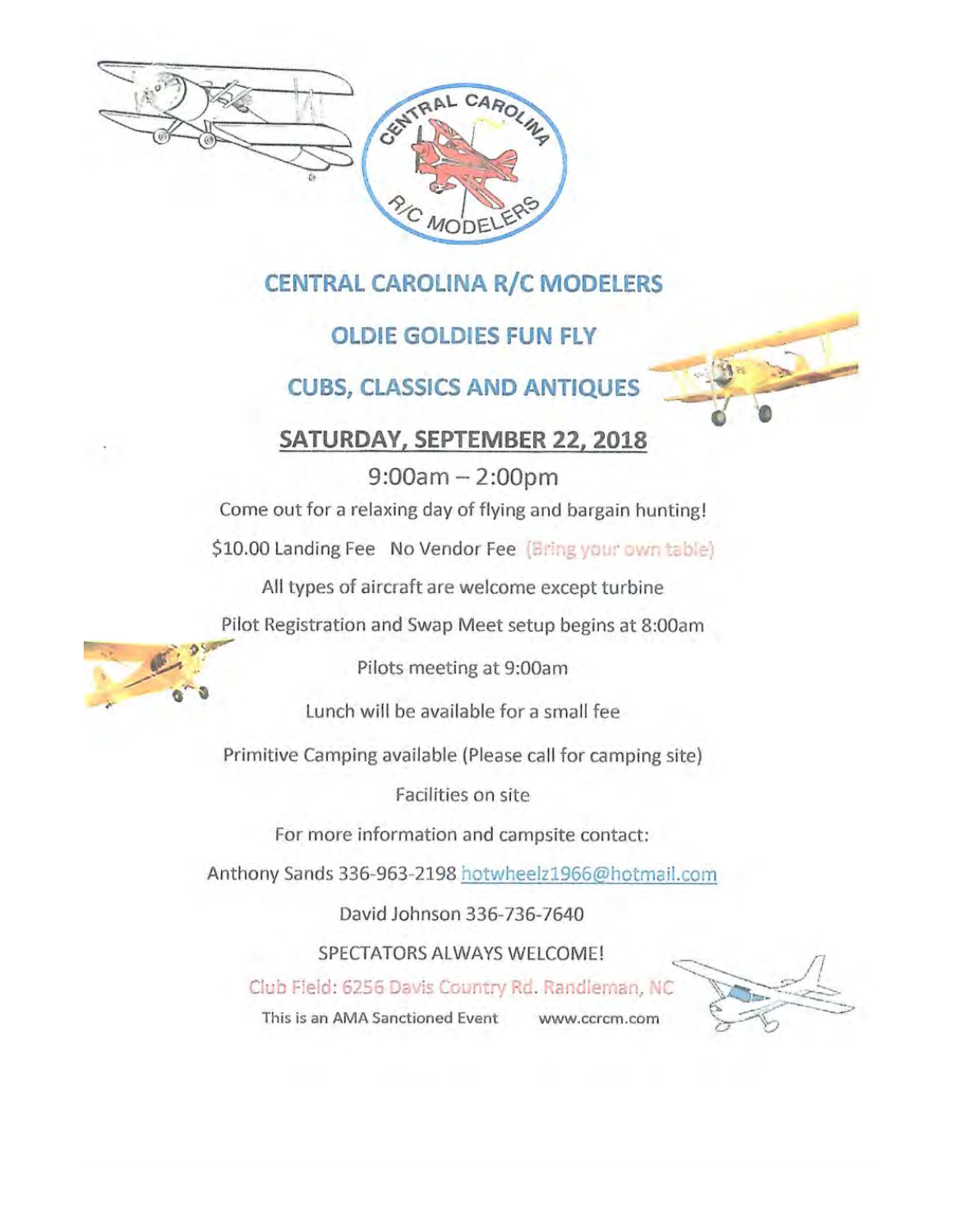# What's Coing Om At the Flying Field

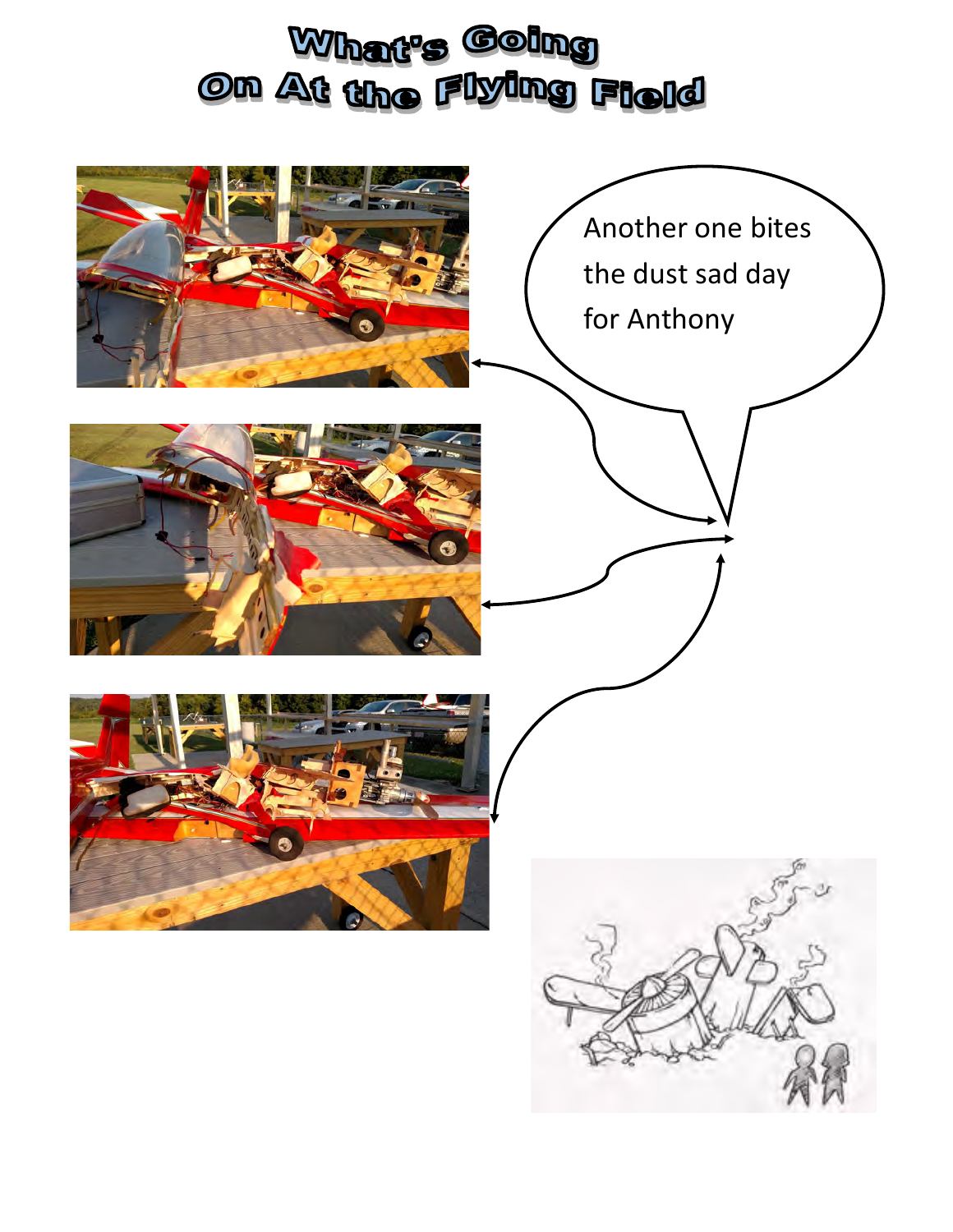# This Month in History

**August 1, 1779 Birthday** - *Star-Spangled Banner* author Francis Scott Key (1779-1843) was born in Frederick County, Maryland. After witnessing the British bombardment of Fort McHenry on the night of September 13-14, 1814, he was enthralled to see the American flag still flying over the fort at daybreak. He then wrote the [poem](http://www.historyplace.com/specials/calendar/docs-pix/aug-banner.htm) originally entitled *Defense of Fort McHenry which became the U.S. National Anthem in 1931.*

**August 2, 1776** - In Philadelphia, most of the 55 members of the [Continental Congress](http://www.historyplace.com/specials/calendar/#) signed the parchment copy of the [Declaration of Independence.](http://www.historyplace.com/unitedstates/revolution/decindep.htm) 

**August 3, 1492** - Christopher Columbus set sail from Palos, Spain, with three ships, *Nina*, *Pinta*and *Santa Maria*. Seeking a westerly route to the Far East, he instead landed on October 12th in the Bahamas, thinking it was an outlying Japanese island.

**August 4, 1901 Birthday** - Jazz trumpet player Louis Armstrong (1901-1971) was born in New Orleans, Louisiana. Known as "Satchmo," he appeared in many films and is best known for his renditions of *It's a Wonderful World* and *Hello, Dolly*.

**August 5, 1861** - President [Abraham Lincoln](http://www.historyplace.com/lincoln/index.html) signed into law the first Federal income tax, a 3 percent tax on incomes over \$800, as an emergency wartime measure during the [Civil War.](http://www.historyplace.com/civilwar/index.html)  However, the tax was never actually put into effect.

**August 6, 1945** - The first Atomic Bomb was dropped over the center of Hiroshima at 8:15 a.m., by the American B-29 bomber *Enola Gay*. The bomb detonated about 1,800 ft. above ground, killing over 105,000 persons and [destroying the city.](http://www.historyplace.com/specials/calendar/docs-pix/hirosh-after.jpg) Another estimated 100,000 persons later died as a result of [radiation effects.](http://www.historyplace.com/specials/calendar/docs-pix/hirosh-radiation.jpg)

**August 7, 1876 Birthday** - International spy Mata Hari (1876-1917) was born (as Margaret Gertrude Zelle) in Leewarden, Netherlands. Arrested by the French in 1917 as a German spy, she was tried, convicted and sentenced to death. At her execution, she refused a blindfold and instead threw a kiss to the French firing squad.

**August 8, 1945** - Soviet Russia declared war on Japan and sent troops into Japanese-held Manchuria.

**August 9, 1945** - The second Atomic bombing of Japan occurred as an American B-29 bomber headed for the city of Kokura, but because of poor visibility then chose a secondary target, Nagasaki. About noon, the bomb [detonated](http://www.historyplace.com/worldwar2/ww2-pix/abomb.jpg) killing an estimated 70,000 persons and [destroyingab](http://www.historyplace.com/worldwar2/ww2-pix/abomb2.jpg)out half the city.

**August 10,874 Birthday** - [Herbert Hoover](http://www.historyplace.com/specials/calendar/docs-pix/h-hoover.jpg) (1874-1964) the 31st U.S. President was born in West Branch, Iowa. He was the first President born west of the Mississippi.

**August 11, 1841** - [Frederick Douglass,](http://www.historyplace.com/lincoln/lincpix/douglass.jpg) an escaped slave, spoke before an audience in the North for the first time. During an anti-slavery convention on Nantucket Island, he gave a powerful, emotional account of his life as a slave. He was immediately asked to become a full -time lecturer for the Massachusetts Antislavery Society.

**August 12, 1881 Birthday** - Film pioneer Cecil B. DeMille (1881-1959) was born in Ashfield, Massachusetts. He produced over 70 major films including *Cleopatra, The Ten Commandments*, and *The Greatest Show on Earth*.

**August 13, 1961** - The Berlin Wall came into existence after the East German government closed the border between east and west sectors of Berlin with barbed wire to discourage emigration to the West. The barbed wire was replaced by a 12 foot-high concrete wall eventually extending 103 miles (166 km) around the perimeter of West Berlin. The wall included electrified fences, fortifications, and guard posts. It became a notorious symbol of the Cold War. Presidents [Kennedya](http://www.historyplace.com/speeches/jfk-berliner.htm)nd [Reagan](http://www.historyplace.com/speeches/reagan-tear-down.htm) made notable appearances at the wall accompanied by speeches denouncing Communism. The wall was finally opened by an East German governmental decree in November 1989 and torn down by the end of 1990.